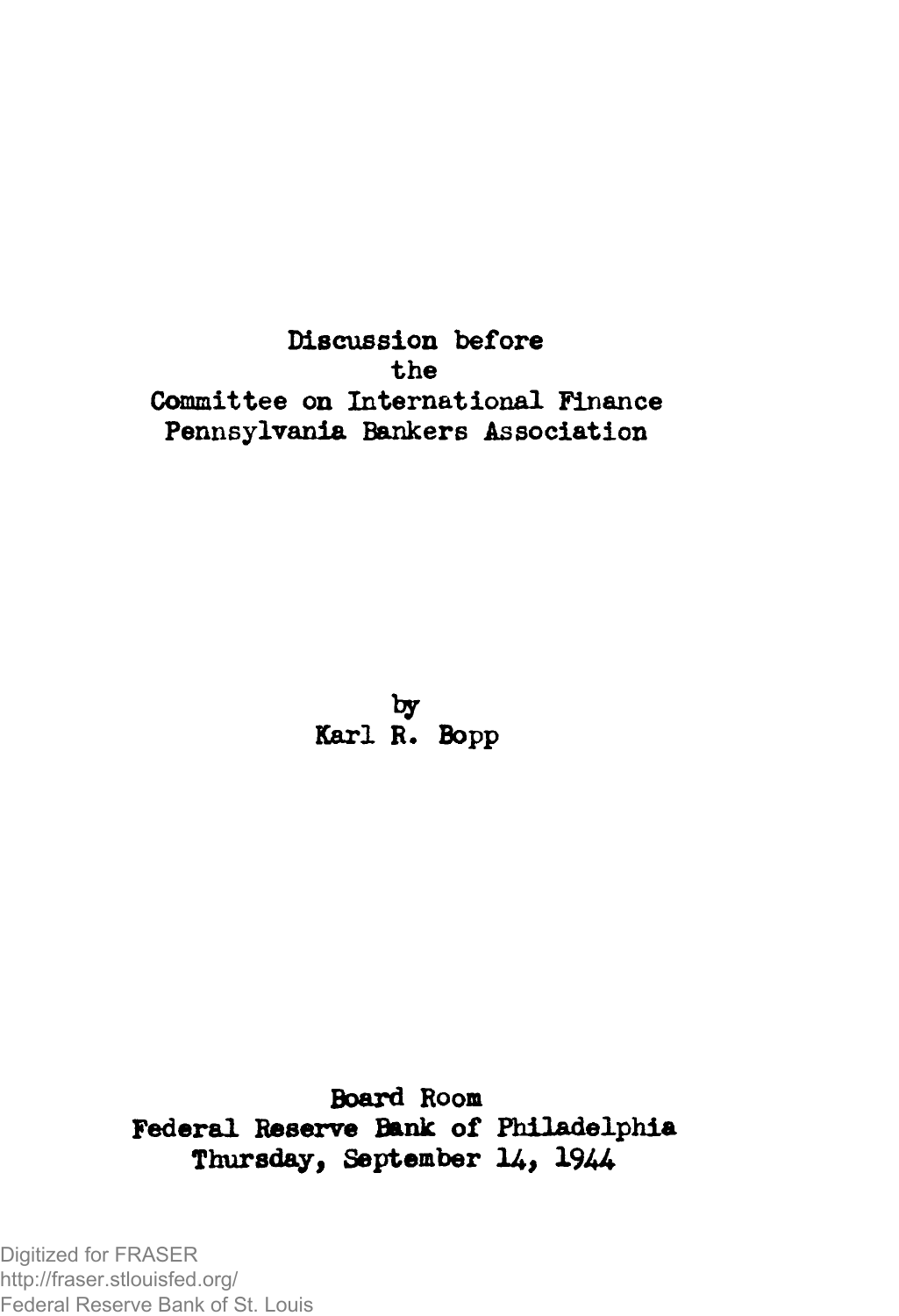disetrifection against distributed

- **International cooperation versus unilateral approach - experiences between the wars period of unilateral and bilateral approach to international economic problems**
	- **1« Each country tried to**
		- **A\* Protect itself and**
		- **B. Take advantage of neighbors**
	- **2. Devices used**
		- **A« Currency depreciation**
		- **B. Quotas**
		- **C. Multilateral currencies**
		- **D. Bilateral agreements**
	- **3\* Results**

## **A. United States foreign Trade**

|                                        | 1919 1929 1932 1939 |  |
|----------------------------------------|---------------------|--|
| <b>Exports</b> . 7.9 5.2 1.6 3.2       |                     |  |
| <b>Imports</b> $3.9$ $4.4$ $1.3$ $2.3$ |                     |  |

- **B. Hot money**
- **4.« Conclusion cooperative action merits a trial**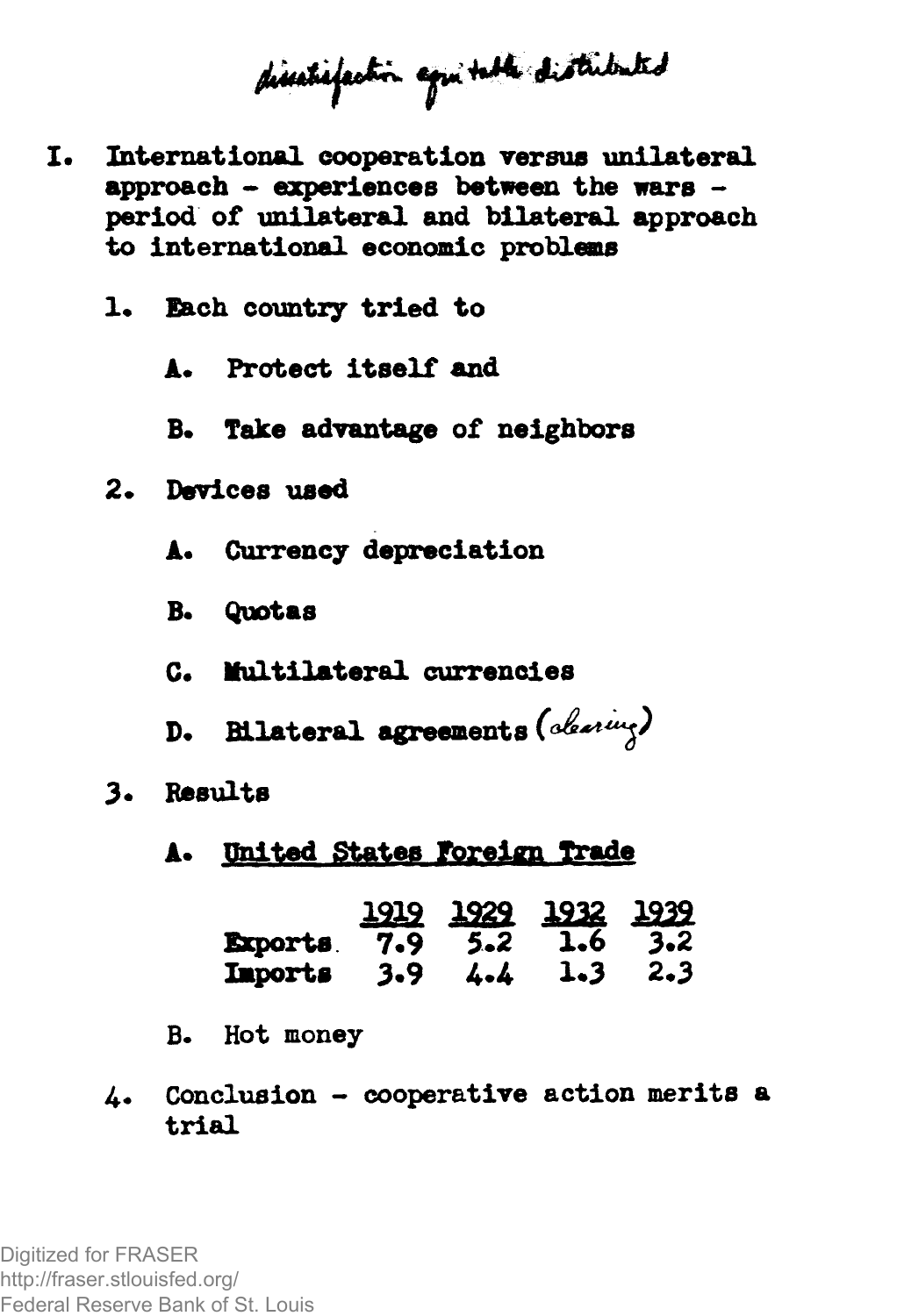- II. Timeliness of action
	- **1. Time to do something for stability is when there is danger of instability**

**Hot when everything is stable "**

- **III. The proposed International Monetary Fund ' ^ and Bank**
	- **1. The International Monetary Fund**
		- **A. Objectives**
			- **Reasonably stable standard of international exchange to which all can adhere**
			- **b. Without sacrificing freedom of action needed to meet internal economic problems**
		- **B. Method**
			- **Stability without rigidity**

Conditions for change (10%+10%+X%)

- **b. Tiding over temporary embarrassments**
	- **(I) Quotas**
	- **(II) Safeguards against misuse**

Digitized for FRASER http://fraser.stlouisfed.org/ Federal Reserve Bank of St. Louis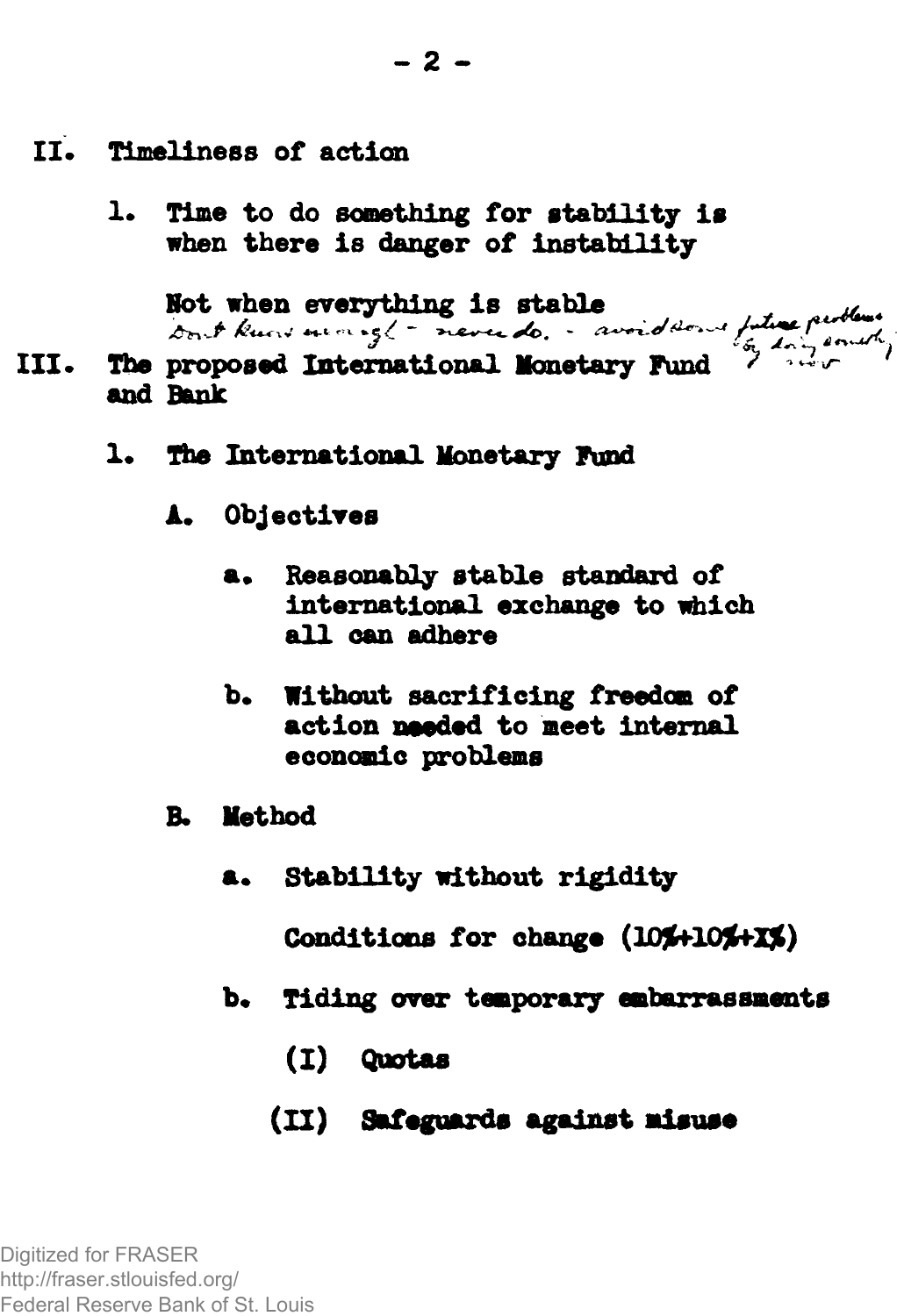- **(1)** *25%* **200%**
- (2) Only for current transactions
- (3) Repurchase provisions
- (4) Charges
- (5) Declaring ineligible
	- (A) If using for contrary purposes
	- (B) Or for capital transfers
- (C) Failure to fulfill Obligations<br>(6) Eccaranteny value of environy

- C. Management and control
- 2« Alternative solution the key-country approach
	- A. What it is
	- B. Inadequacies
		- a. Crises do not necessarily originate in key countries

Prepare in advance (permanent) wherever they occur (international)

b- Resentaent of excluded nations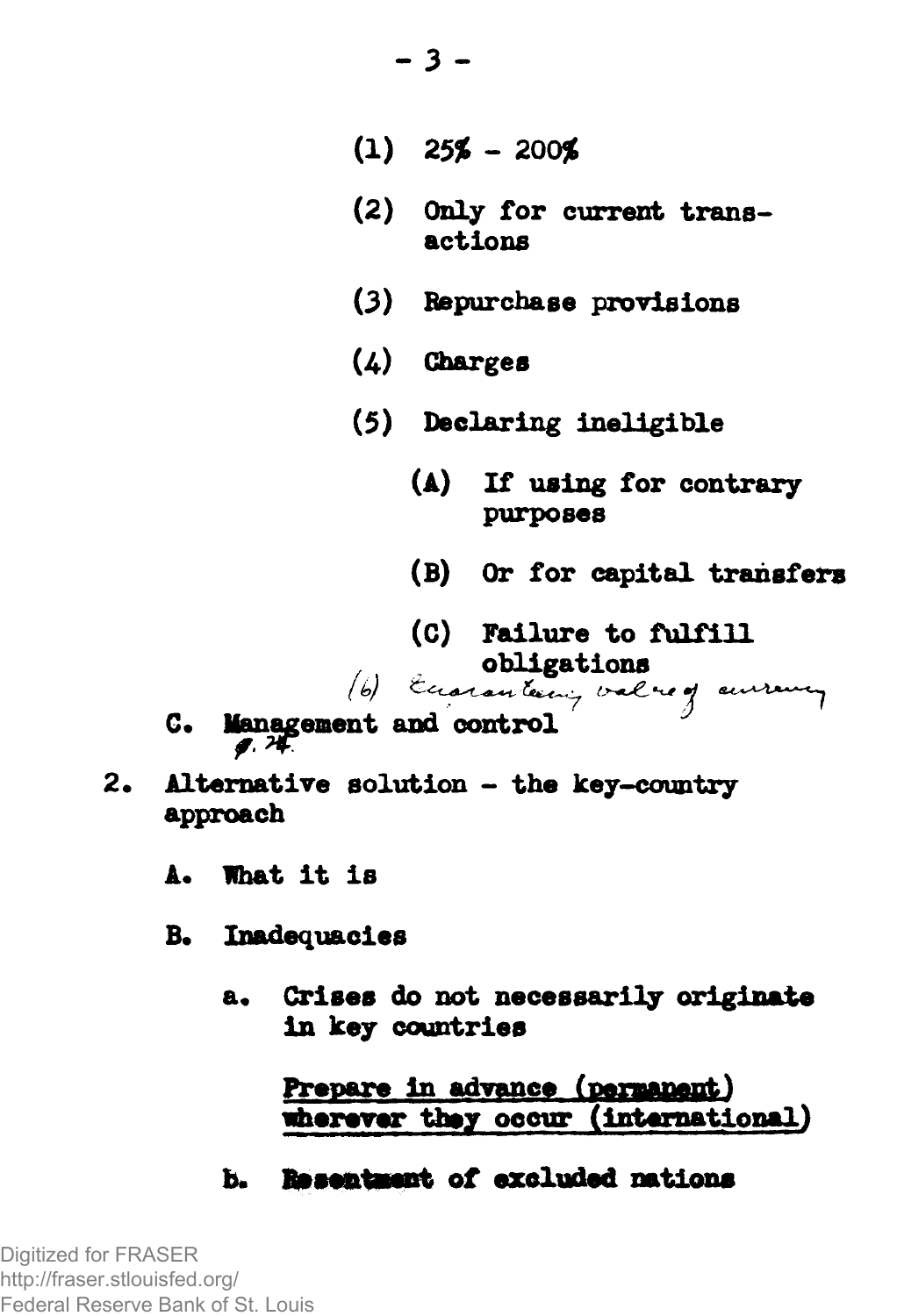- c. Build up blocks and satellites Key countries negotiate for satellites? How about Canada?  $-$  with U. S.  $+$  with U. K.
- d. Commodities or countries as key

 $e.g. -$  wheat

- 3. International Bank
	- A. Purposes
	- B. Method
		- a. To facilitate foreign private loans
		- b. To guarantee with prior member guarantee
		- c. Participate in loans
		- d. Lend
- IV.\* Conclusions
	- 1. Wisdom of international collaboration
	- 2. Necessity for concrete plans